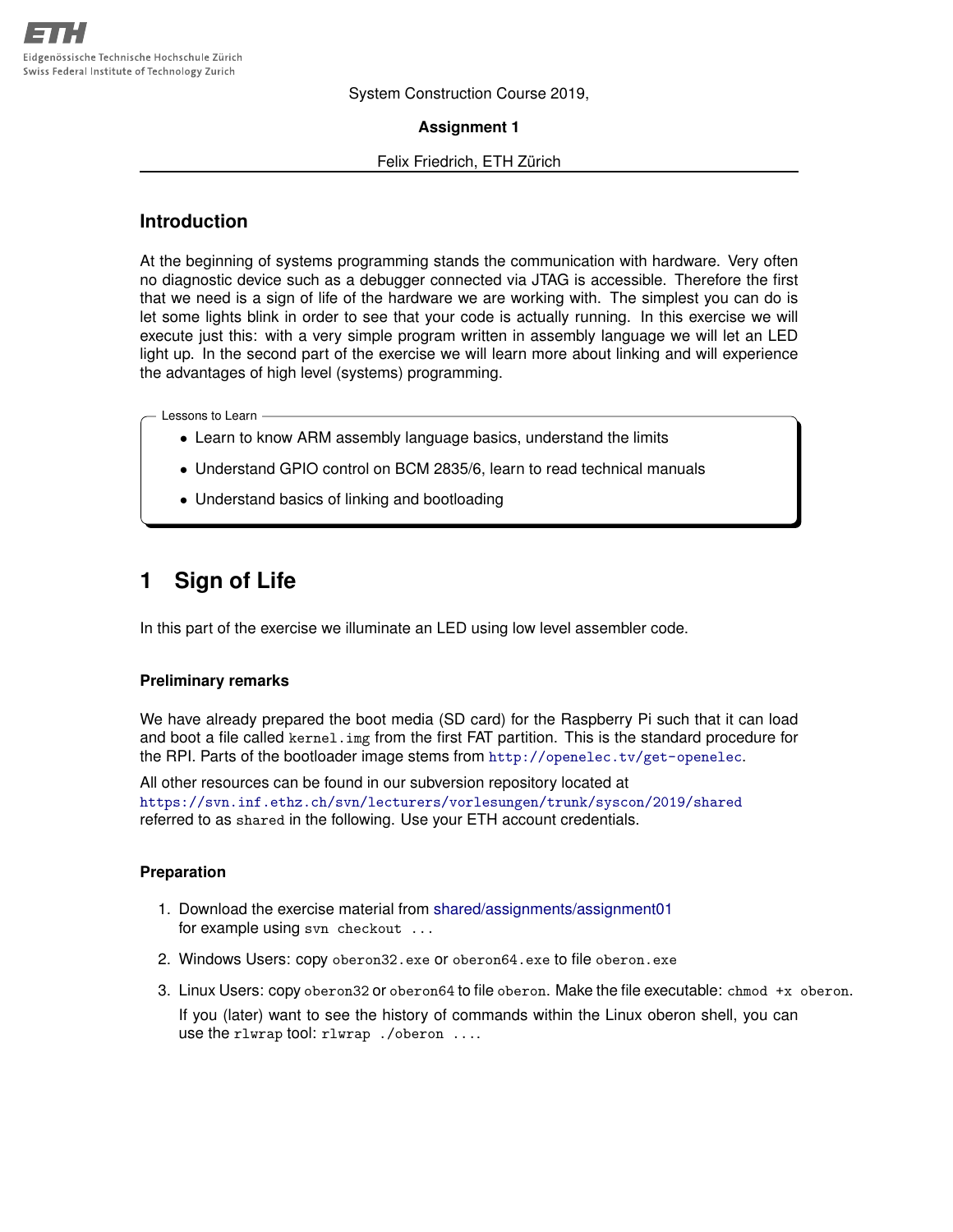*System Construction Course 2019, Assignment 1* 2

## **Tasks**

- 1. Connect an LED to ground and GPIO pin number 21 on the RPI2 expansion slot. The RPI2 expansion slot has the pinout displayed in Figure [1](#page-2-0) below. Note that the GPIO pin number does **not** coincide with the expansion slot pin number!
- 2. Open file [RPI.MinimalLED.Mod](https://svn.inf.ethz.ch/svn/lecturers/vorlesungen/trunk/syscon/2019/shared/assignments/assignment01/RPI.MinimalLED.Mod) in your favourite editor.
- 3. Using ARM assembler language, program the GPIO pin 21 as output pin and set the pin accordingly.
- 4. Compile and link the kernel. You can either execute the following commands in the oberon shell

```
Compiler.Compile -p=ARM RPI.MinimalLED.Mod
Linker.Link -p=RPI MinimalLED
FoxARMInstructionSet.Disassemble kernel.img
exit
```
or, equivalently, call

./oberon execute MakeMinimalLED.txt

- 5. Copy kernel.img to the FAT partition on the SD card and insert the SD card into the (powered off) RPI.
- 6. Power on the RPI and check if the LED lights up upon start.

# **2 Blinkenlights**

### **Introduction**

In this part of the exercise, we will use some high level language code in order to let the LED blink. Do not start with this second part before having solved the first part.

### **Tasks**

- 1. Open file [RPI.BlinkLED.Mod](https://svn.inf.ethz.ch/svn/lecturers/vorlesungen/trunk/syscon/2019/shared/assignments/assignment01/RPI.BlinkLED.Mod) in your favourite editor.
- 2. Read the file. On a first sight, the code should light up the LED. But it does not work (try, if you like). Why? Compile and link it. Look at the linked image and understand how things are organized. Understand what is missing in order to run the program and patch the program. Check that the LED lights up when booting.
- 3. Now, using high-level language features, implement a blinking LED: Compile and link the kernel. Copy kernel.img to the SD card and insert the SD card into the (powered off) RPI.
- 4. Power on the RPI and check if the LED blinks up upon start. Look at the frequency of the LED and try to estimate the rate of executed instructions per second. What is your observation? Try to explain what you find.

(Of course, if you like, you can now also add other LED colors and play with the hardware.)